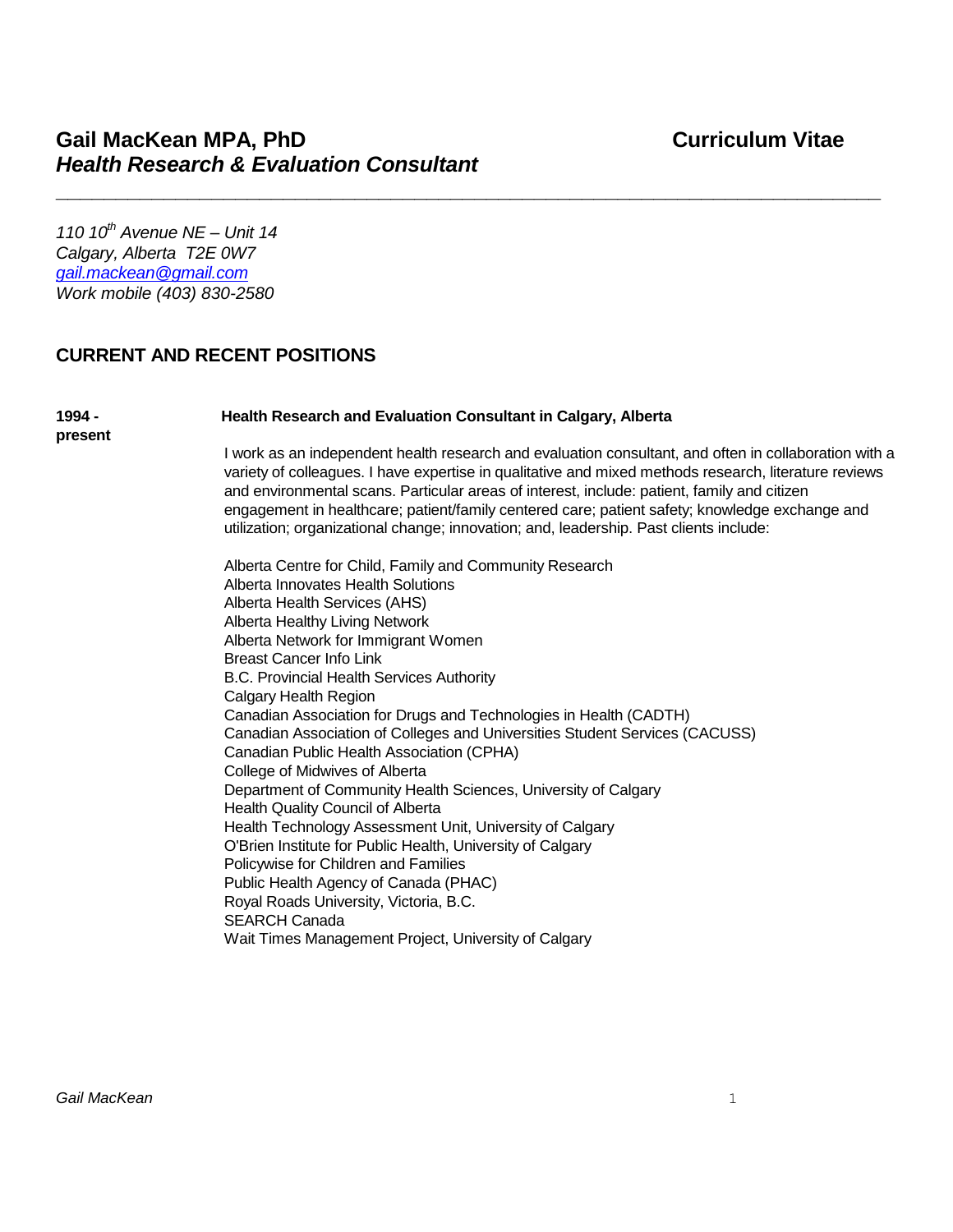| 2009-<br>2010              | Senior Research Officer, Policy and Research Division, Mental Health<br><b>Commission of Canada</b>                                                                                                                                                                                                                                                                                                                                                                                                                                                                                                                                                                                                                                                                                                                                                                                                                                                                   |
|----------------------------|-----------------------------------------------------------------------------------------------------------------------------------------------------------------------------------------------------------------------------------------------------------------------------------------------------------------------------------------------------------------------------------------------------------------------------------------------------------------------------------------------------------------------------------------------------------------------------------------------------------------------------------------------------------------------------------------------------------------------------------------------------------------------------------------------------------------------------------------------------------------------------------------------------------------------------------------------------------------------|
|                            | Senior Research Officer working with the Mental Health Commission's policy and research team to<br>provide support to a variety of community-embedded research teams working on high priority<br>projects supported by the Commission's advisory committees. These included projects in the<br>areas of First Nations, Inuit and Metis mental health; housing and related support services; peer<br>support; and consumer/peer led research. Other internal work included supporting: the<br>development of a rapid response model, an internal project on developing a mentally healthy<br>workplace, and an organization-wide coordinated approach to knowledge exchange.                                                                                                                                                                                                                                                                                           |
| $2006 -$<br>2007           | Senior Consultant, Knowledge into Action (K2A) Department, Calgary Health<br><b>Region</b>                                                                                                                                                                                                                                                                                                                                                                                                                                                                                                                                                                                                                                                                                                                                                                                                                                                                            |
|                            | Senior Consultant working with the K2A Team to create a foundation for evidence-informed<br>decision-making in the Calgary Health Region. Senior consultant role involves working with areas<br>that have a level of readiness for evidence informed decision-making, and that are identified as<br>Regional priorities (i.e., identified in strategic planning documents). Project leader - Formative<br>Evaluation of Calgary Health Region Patient Safety Policies                                                                                                                                                                                                                                                                                                                                                                                                                                                                                                 |
| 2004-2009                  | Lead Faculty Team member, SEARCH (Swift Efficient Application of Research                                                                                                                                                                                                                                                                                                                                                                                                                                                                                                                                                                                                                                                                                                                                                                                                                                                                                             |
|                            | in Community Health) Canada<br>Lead faculty team member involves playing multiple leadership roles, including: membership on<br>Management Committee, curriculum review and planning, and co-chairing program advisory<br>committee. Faculty role involves: mentoring and advising health professional SEARCH participants<br>on health services research projects, facilitating small group work; and, teaching health research<br>methods. Research Development Advisor, Northern Lights and Peace Country Health Regions until<br>November 2006. Research development advisor role involves working with health regions to provide<br>research assistance, and to enhance regional capacity to use research and evaluation evidence to<br>improve practice and make better decisions.                                                                                                                                                                              |
| 2001-                      | Research Associate, Centre for Health Policy Studies (CHAPS), University of                                                                                                                                                                                                                                                                                                                                                                                                                                                                                                                                                                                                                                                                                                                                                                                                                                                                                           |
| 2008                       | Calgary, Alberta<br>Research associate work involves proposal development, project management, data collection and<br>analysis, and report writing for health services research projects. Projects involved in include:<br>assessment of the impact of a Calgary Health Region management structure on physician<br>involvement in management and decision-making; a formative evaluation of a Calgary Health<br>Region community based urgent case centre; a qualitative research project exploring senior<br>healthcare decision-makers on palliative care service delivery; a project for Health Canada to explore<br>factors influencing individual and organizational readiness for change within the public health<br>sector; a research project exploring the impact of different models of primary care service delivery<br>on inter-professional practice; and a national research project looking at the impacts of public<br>engagement in health systems. |
| Sept. 1990 -<br>April 1991 | <b>Hamilton-Wentworth District Health</b><br>Council, Hamilton: Project Manager, Health Systems Review<br>Manager of a sensitive and high profile project to develop a strategic plan for the entire long-term<br>care system in Hamilton-Wentworth within a tight time-frame. Involved working with a high-level task<br>force and a number of working groups; liaising with the Ministry of Health, Ministry of Community and<br>Social Services and the Regional Government; coordinating research; and the preparation of a final<br>report.                                                                                                                                                                                                                                                                                                                                                                                                                      |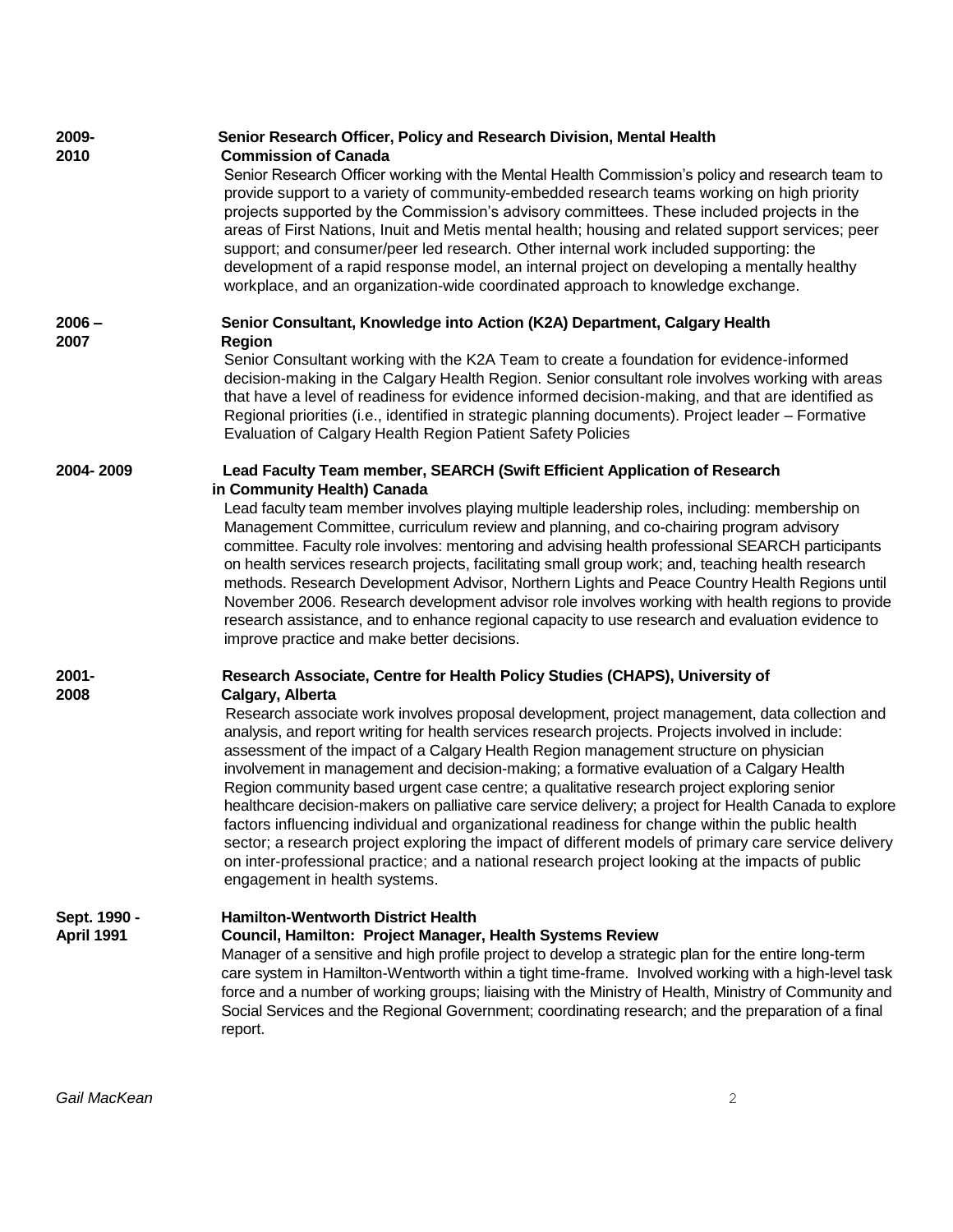| Dec. 1987 -<br>Sept. 1990 | <b>Hamilton-Wentworth District Health</b><br><b>Council, Hamilton: Assistant Executive Director</b><br>Management position with secretariat of local health care planning body - advisory agency to the<br>Ontario Ministry of Health: involved providing executive support to the District Health Council and its<br>committees, strategic health care planning, supervising health planning studies, community and<br>government relations, and a variety of administrative and other responsibilities.                                                                                                                                                                                                                |
|---------------------------|--------------------------------------------------------------------------------------------------------------------------------------------------------------------------------------------------------------------------------------------------------------------------------------------------------------------------------------------------------------------------------------------------------------------------------------------------------------------------------------------------------------------------------------------------------------------------------------------------------------------------------------------------------------------------------------------------------------------------|
| June 1986 -<br>Dec. 1987  | <b>Ontario Ministry of Health, Toronto: Management Intern</b><br>Full-time management training position. Two-to-four month assignments in a number of branches<br>within the Ministry, including: Fiscal Resources, Policy Development and Research, Information and<br>Systems, and Institutional Operations. Coordinated a major Ministry project on services for Ontario<br>residents with acquired brain damage. This involved: working with a task force, organizing meetings<br>and visits to facilities across Ontario, conducting research, coordinating input from task force<br>members and health care professionals from across the province, briefing senior Ministry staff, and<br>writing a major report. |
| 1980-1985                 | <b>Practising Physiotherapist</b>                                                                                                                                                                                                                                                                                                                                                                                                                                                                                                                                                                                                                                                                                        |
| <b>EDUCATION</b>          |                                                                                                                                                                                                                                                                                                                                                                                                                                                                                                                                                                                                                                                                                                                          |
| 2001                      | PhD in Health Research, Department of Community Health Sciences, University of Calgary                                                                                                                                                                                                                                                                                                                                                                                                                                                                                                                                                                                                                                   |
| 1991                      | Graduate level course in clinical epidemiology, McMaster University, Hamilton                                                                                                                                                                                                                                                                                                                                                                                                                                                                                                                                                                                                                                            |
| 1984-1986                 | Master of Public Administration (MPA), Carleton University, Ottawa.                                                                                                                                                                                                                                                                                                                                                                                                                                                                                                                                                                                                                                                      |
| 1983-1984                 | Courses in accounting and economics, Carleton University, Ottawa.                                                                                                                                                                                                                                                                                                                                                                                                                                                                                                                                                                                                                                                        |
| 1976-1980                 | Bachelor of Medical Rehabilitation in Physical Therapy, University of Manitoba, Winnipeg; Dean's<br>Honour Roll.                                                                                                                                                                                                                                                                                                                                                                                                                                                                                                                                                                                                         |
| 1975-1976                 | First Year Arts and Science courses, University of Victoria, Victoria, B.C.                                                                                                                                                                                                                                                                                                                                                                                                                                                                                                                                                                                                                                              |
| 1975                      | High School Graduate, Honours, Claremont Senior Secondary School, Victoria, B.C.                                                                                                                                                                                                                                                                                                                                                                                                                                                                                                                                                                                                                                         |

# **CONTINUING EDUCATION SEMINARS AND COURSES**

| 1990      | Economic Evaluation of Health Care Programs, Faculties of Business and Health Sciences,<br><b>McMaster University</b> |
|-----------|-----------------------------------------------------------------------------------------------------------------------|
| 1988-1989 | Conversational French                                                                                                 |
| 1988      | Management/Leadership Program for Health Professionals, McMaster University Faculty of Health<br><b>Sciences</b>      |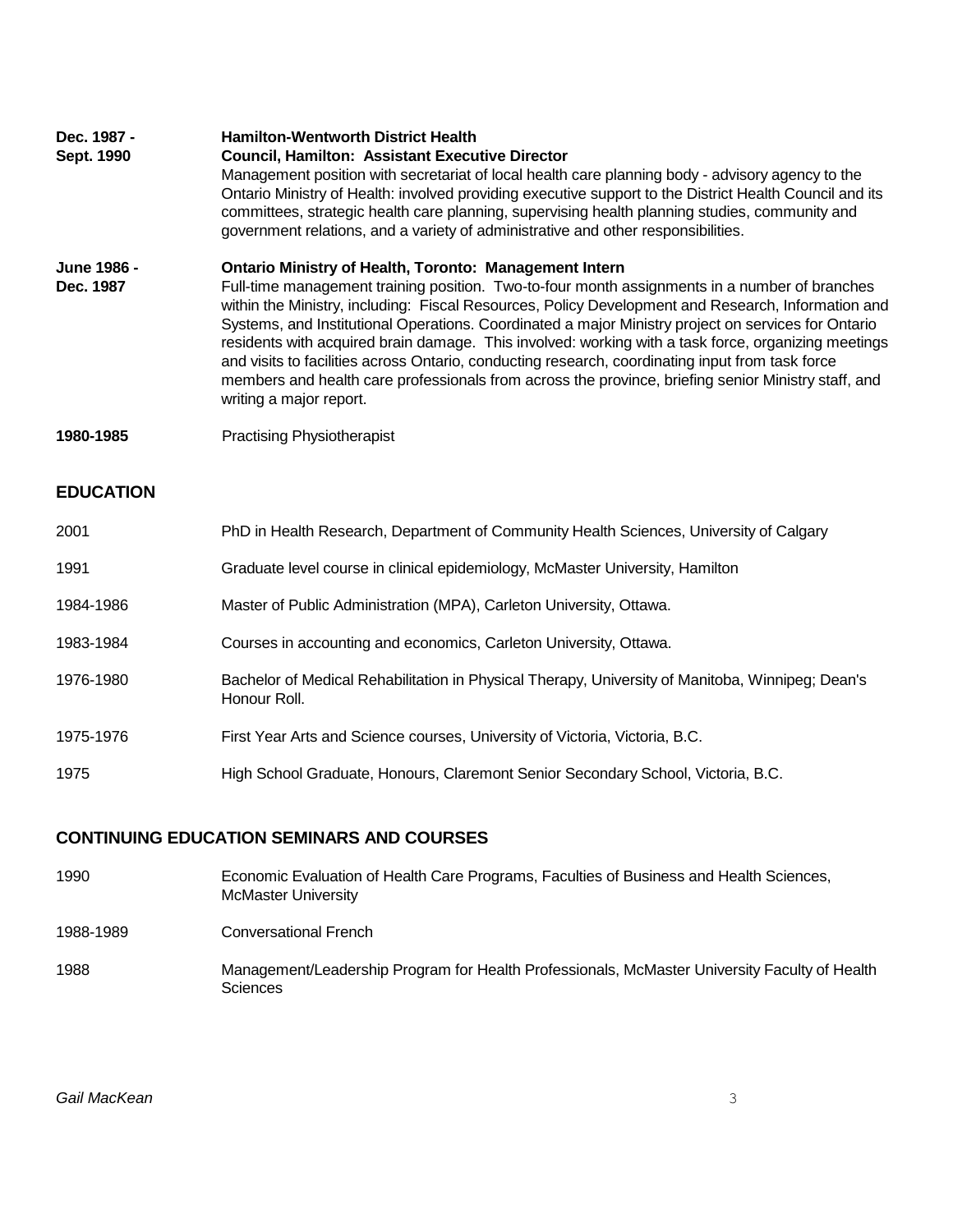### **TEACHING**

| 2004-2009 | Faculty member (Lead Faculty Team), SEARCH (Swift Efficient Application of Research in<br>Community Health) Canada                                                             |
|-----------|--------------------------------------------------------------------------------------------------------------------------------------------------------------------------------|
| 2003      | Invited faculty member for the Institute for Family-Centered Care's workshop on Moving Hospitals<br>Forward in Family-Centered Care, Toronto, October 2003.                    |
| 2002      | Co-instructor, graduate course in qualitative research methods, Department of Community Health<br>Sciences, University of Calgary                                              |
| 1998      | Co-instructor, session on health program evaluation in graduate level course on research methods,<br>Department of Community Health Sciences, University of Calgary            |
| 1998-2000 | Co-instructor, graduate course on the determinants of health, Department of Community Health<br>Sciences, University of Calgary                                                |
| 1998-2000 | Co-instructor, web-based graduate course in health program planning and evaluation, Centre for<br>Health Promotion Studies, University of Alberta                              |
| 1998      | Co-instructor, workshop on focus group research, SEARCH (Swift, Efficient Application of Research<br>in Community Health) Program, Alberta                                     |
| 1998      | Instructor, workshop on focus group research, Health Research Methods Course, Faculty of<br>Medicine, University of Calgary                                                    |
| 1996-1997 | Graduate teaching assistant, graduate level courses in epidemiology and health care in a social<br>perspective, Department of Community Health Sciences, University of Calgary |
| 1990-1991 | Clinical Lecturer, School of Occupational and Physiotherapy, McMaster University                                                                                               |

# **RESEARCH STUDIES/GRANTS** *(select)*

| 2013-2014            | A post-policy implementation review of the Winnipeg Central Intake Service<br>(WCIS): a single-entry model to manage referrals and waiting times for hip |                                                                                        |
|----------------------|----------------------------------------------------------------------------------------------------------------------------------------------------------|----------------------------------------------------------------------------------------|
| and knee replacement |                                                                                                                                                          |                                                                                        |
|                      | Role: Collaborator                                                                                                                                       |                                                                                        |
|                      | Funder: CIHR (\$85,870)                                                                                                                                  |                                                                                        |
| 2009-2012            | <b>Practice Collaboration</b><br>Role: Co-Investigator<br>Funders: CIHR (\$375,000)                                                                      | Evaluating the Impacts of Public Engagement in Health Systems: A Comparative Research- |
| 2008-2010            | Evaluation of an Innovative Disclosure Initiative in a Regional Health System<br>Role: Co- Investigator                                                  |                                                                                        |
| Gail MacKean         |                                                                                                                                                          | 4                                                                                      |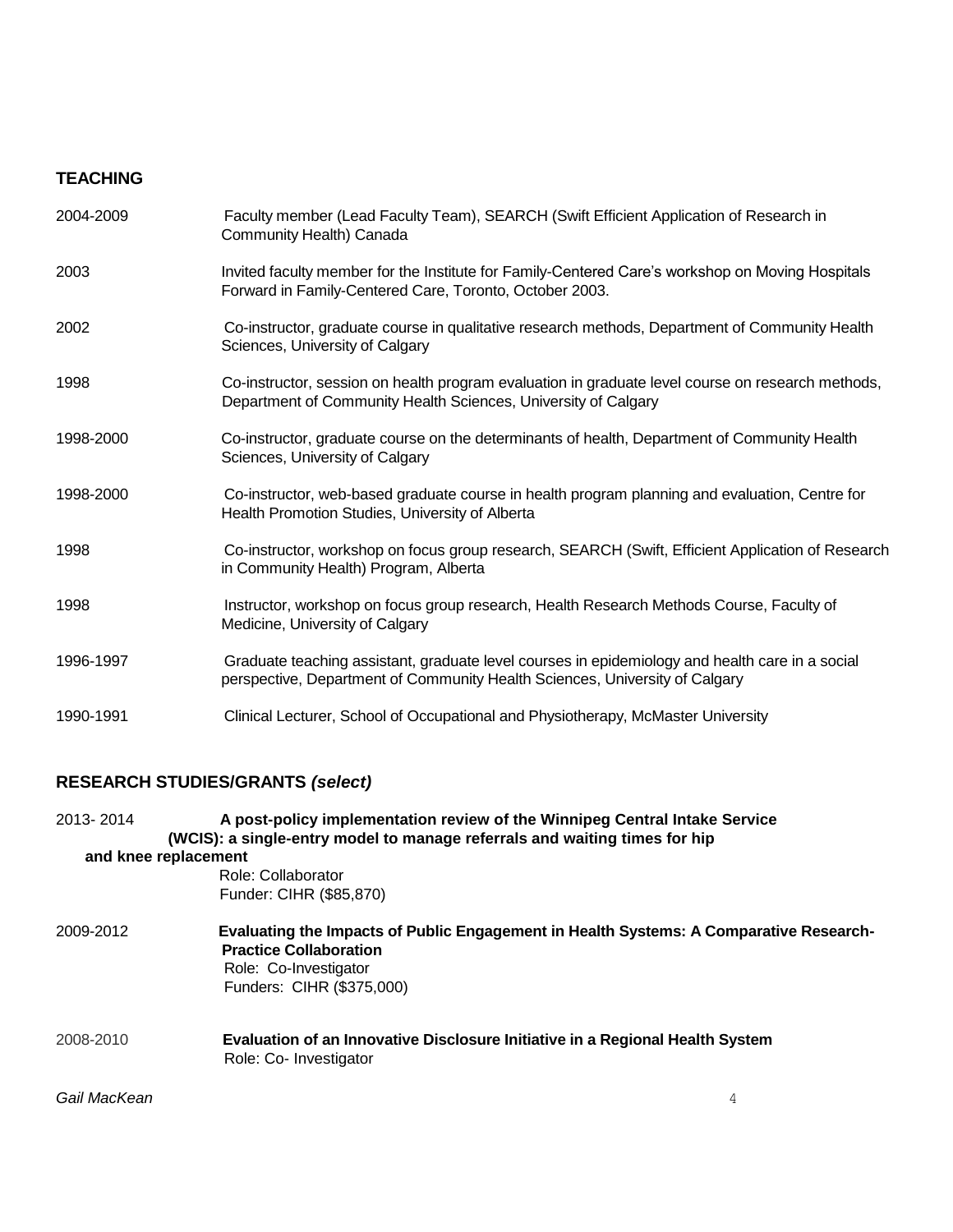|                                | Funders: Canadian Patient Safety Institute (\$99,000)                                                                                                                                                                                                                                                                                        |
|--------------------------------|----------------------------------------------------------------------------------------------------------------------------------------------------------------------------------------------------------------------------------------------------------------------------------------------------------------------------------------------|
| 2008-2010                      | Knowledge Creation in Health Care Organizations Involved with the EXTRA and SEARCH<br>Programs: An Evaluation of the Organizational Impact of Participation<br>Role: Co-Investigator<br>Funders: CHSRF (\$249,984)                                                                                                                           |
| 2006-2010                      | Strengthening Primary Healthcare Services through Innovative Practice Networks<br>Research, Exchange and Impact for System Support (REISS)<br>Role: Co- Investigator<br>Funders: Canadian Health Services Research Foundation; Alberta Heritage Foundation for Medical                                                                       |
| $2006 - 2008$                  | Research (\$359,000)<br>Implementing A List Of Error Prone, Prohibited Medical Abbreviations - Evaluating the<br>Intervention Impact on Physician Prescribing Behavior in the David Thompson Health<br>Region<br>Role: Co-Investigator<br>Funder: Health Quality Council of Alberta (\$80,000)                                               |
| 2006-2007                      | Evaluating child and youth health networks across Canada<br>Research Development Grant<br>Role: Research associate<br>Funder: Child and Youth Health Networks of Canada (\$20,000)                                                                                                                                                           |
| 2005-2006                      | Palliative Care Services Delivery Decision-making: towards an understanding of healthcare<br>managers' perspectives<br>Role: Research Associate and Project Manager<br>Funder: Pallium Project (\$32,000)                                                                                                                                    |
| 2002-2003                      | Skills Enhancement for Health Surveillance: Factors Influencing Individual and<br>Organizational Readiness for Change within the Public health Sector<br>Role: Research Associate and Project Manager<br>Funder: - Health Canada (\$23,400)                                                                                                  |
| 2000-2003                      | Towards More Meaningful, Informed and Effective Public Consultation: A Comparative<br>Study of regional Health Authorities in Canada<br>Role: Research Associate<br>Funder: Canadian Health Services Research Foundation (\$350,000)                                                                                                         |
| <b>PUBLISHED WORK (select)</b> |                                                                                                                                                                                                                                                                                                                                              |
| 2017                           | Laura E. Dowsett, Stephanie Coward, Diane L. Lorenzetti, Gail MacKean, and Fiona Clement<br>(2017). Living with Hepatitis C Virus: A Systematic Review and Narrative Synthesis of<br>Qualitative Literature, Canadian Journal of Gastroenterology and Hepatology, vol. 2017, Article<br>ID 3268650, 11 pages, 2017. doi:10.1155/2017/3268650 |
| 2017                           | Soril, L., MacKean, G., Noseworthy, TW., Leggett, LE., Clement, F.M. (2017). Achieving optimal<br>technology use: A proposed model for health technology reassessment. SAGE Open<br>Medicine (5) 1-7.                                                                                                                                        |

*Gail MacKean* 5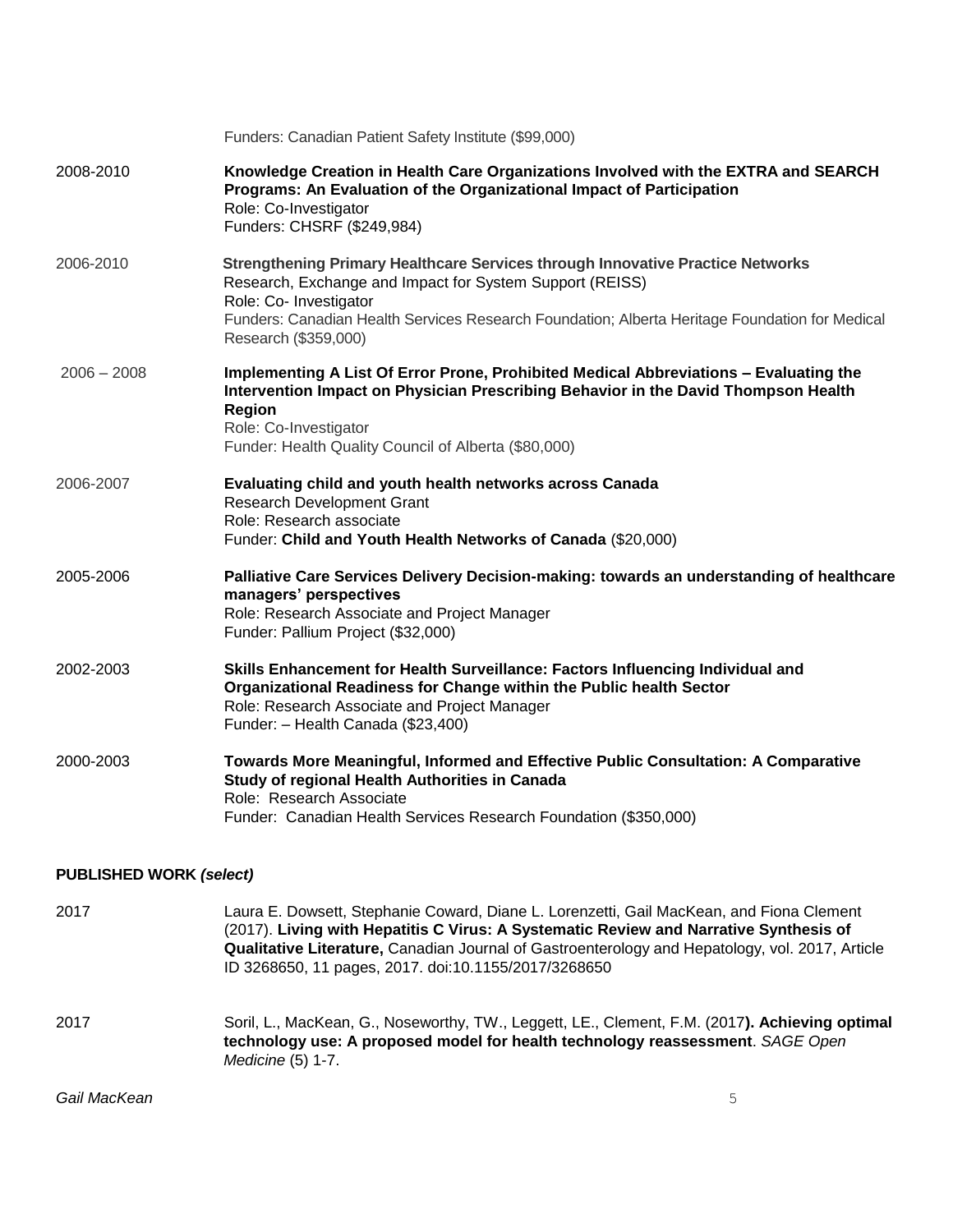| 2017         | Kristen Sevick, Lesley J. J. Soril, Gail MacKean, Tom W. Noseworthy & Fiona M. Clement (2017):<br>Unpacking early experiences with health technology reassessment in a complex<br>healthcare system, International Journal of Healthcare Management,<br>DOI:10.1080/20479700.2017.1337679                                                                                                                               |
|--------------|-------------------------------------------------------------------------------------------------------------------------------------------------------------------------------------------------------------------------------------------------------------------------------------------------------------------------------------------------------------------------------------------------------------------------|
| 2017         | Gillis, C., Gill, M., Marlett, N., MacKean, G. et al. (2017). Patients as partners in Enhanced<br>Recovery After Surgery: A qualitative patient-led study BMJ Open 2017;7:e017002.<br>doi: 10.1136/bmjopen-2017-017002                                                                                                                                                                                                  |
| 2016         | Berglas, S., Jutai, L., MacKean, G., & Weeks, L. (2016). Patients' perspectives can be integrated<br>in health technology assessments: an exploratory analysis of CADTH Common Drug Review.<br>Research Involvement and Engagement, 2(21).                                                                                                                                                                              |
| 2016         | Damani, Z., MacKean, G., Bohm, E., DeMone, B., Wright, B., Noseworthy, T., Holroyd-Leduc, J. &<br>Marshall, D.A. (2016). The use of a policy dialogue to facilitate evidence-informed policy<br>development for improved access to care: the case of the Winnipeg Central Intake Service<br>(WCIS). Health Research Policy and Systems. 14(78)                                                                          |
| 2014         | Leggett LE, Lorenzetti DL, Noseworthy T, Tiwana S, MacKean G, Clement F. (2014).<br>Experiences and attitudes toward risk of recurrence testing in women with breast cancer a<br>systematic review. Breast Cancer Research and Treatment, 10.1007/s10549-014-2900-3                                                                                                                                                     |
| 2014         | Champagne F., Lemieux-Charles L., Duranceau, M.F., MacKean G., Reay, T. (2014).<br>Organizational impact of evidence-informed decision making training initiatives: a case<br>study comparison of two approaches: the launch of implementation science.<br>Implementation Science, 9(53).                                                                                                                               |
| 2013         | MacKean, G., Noseworthy, T., Elshaug, A.G., Leggett, L., Littlejohns, P., Berezanski, J. &<br>Clement, F. (2013). Health Technology Reassessment: The art of the possible. International<br>Journal of Technology Assessment in Health Care, 29(4): 418-23.                                                                                                                                                             |
| 2013         | Korngut L, MacKean G, Casselman L, Johnston M, Day L, Lam D, Lorenzetti D, Warner J, Jetté<br>N, Pringsheim T. (2013). Perspectives on Neurological Patient Registries: A Literature<br>Review and Focus Group Study. BMC Medical Research Methodology, 13:135.                                                                                                                                                         |
| 2012         | Eichner, J.M., Johnson, B.H., Betts, J.M., Chitkara, M.B., Jewell, J.A., Lye, P.S., Mirkinson, L.J.,<br>Brown, C., Heiss, K., Lostocco, L., Salerno, R.A., Percelay, J.M., Alexander, S.N., Abraham, M.,<br>Ahmann, E., Crocker, E., DiVenere, N., MacKean, G., Schwab, W.E., Shelton, T. Patient- and<br>family-centered care and the pediatrician's role. Pediatrics volume 129, issue 2, year 2012,<br>pp. 394 - 404 |
| 2012         | Leggett, L.E., MacKean, G.L., Noseworthy, T.W., Sutherland, L. & Clement, F. (2012) Current<br>status of health technology reassessment of non-drug technologies: Survey and key<br>informant interviews. Health Research Policy and Systems, 10:38.                                                                                                                                                                    |
| 2011         | MacKean G., Spragins W., L'Heureux L., Popp J., Wilkes C. and Lipton H (2011). Advancing<br>family centred care in child and adolescent mental health: A critical review of the<br><b>literature.</b> Health Care Quarterly.                                                                                                                                                                                            |
| Gail MacKean | 6                                                                                                                                                                                                                                                                                                                                                                                                                       |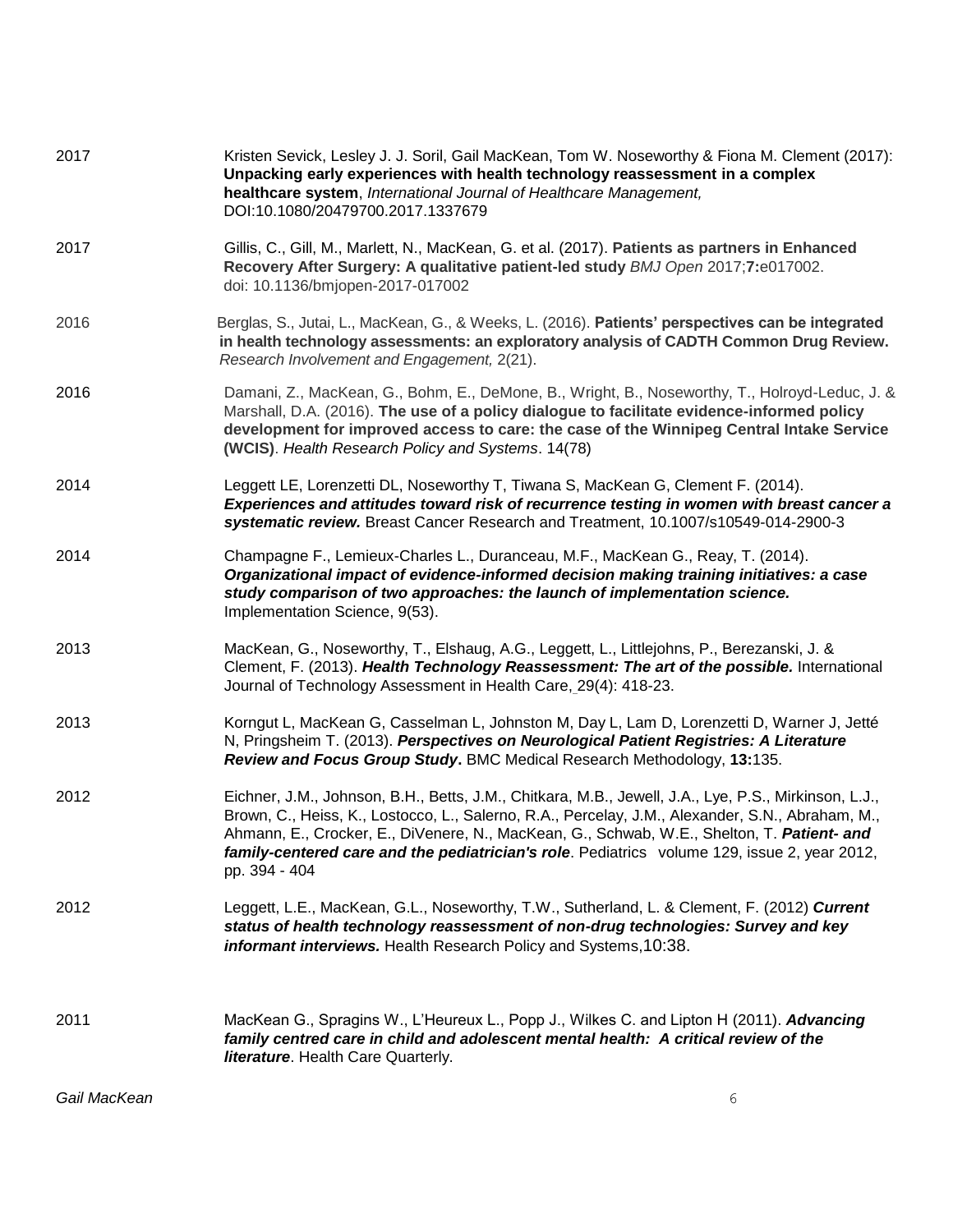| 2009         | Harrison, A., MacKean, G., Cullivan, M. (2009). Healing Partnerships: The importance of<br>involving patients, families & volunteers, In Frampton S.B & Charmel P. Putting Patients First:<br>Best Practices in Patient-Centered Care. (2 <sup>nd</sup> Edition). San Francisco: Jossey-Bass.                                                   |
|--------------|-------------------------------------------------------------------------------------------------------------------------------------------------------------------------------------------------------------------------------------------------------------------------------------------------------------------------------------------------|
| 2008         | Casebeer, A., MacKean G, Maloff B, Musto R, Abelson J, Forest PG. (2008). Engaging the<br>Public Voice in Health Care Decision Making. In McFee, L., Ferlie, E. and Hyde, P. (Eds.)<br>Organizing and Re-Organizing: Power and Change in Health Care Organizations. Palgrave-<br>McMillan                                                       |
| 2008         | Scott C.M. & MacKean G.L. (2008). Strengthening Community Action: Public Participation<br>and Partnerships for Health in Vollman A.R., Anderson E.T. & McFarlane (Eds). Canadian<br>Community as Partner: Theory and Multidisciplinary Practice (2 <sup>nd</sup> Edition). Philadelphia: Wolters<br>Kluwer Health Lippincott Williams & Wilkins |
| 2007         | Abelson, J., Forest, P. G., Eyles, J., Casebeer, A., Martin, E. & MacKean, G. (2007). Exploring<br>the role of context in the implementation of a deliberative public participation experiment:<br>Results from a Canadian comparative study. Social Science & Medicine. 64: 2115-2128.                                                         |
| 2006         | Casebeer A., Hayward S., MacKean G., Matthias S. & Hayward R. (2006). SEARCH Canada:<br>Building capacity in health organizations to create and use knowledge. Evidence in Action,<br>Acting on Evidence: A casebook of health services and policy research translation stories.                                                                |
| 2005         | Wilfreda E. Thurston, Gail MacKean, Ardene Vollman, Ann Casebeer, Myron Weber, Bretta<br>Maloff and Judy Bader (2005). Public participation in regional health policy: a theoretical<br>framework, Health Policy, 73(3): 237-252                                                                                                                |
| 2005         | MacKean, G. L., Thurston, W. E., & Scott, C. M. (2005). Bridging the divide between families<br>and health professionals' perspectives on family centered care. Health Expectations, 8, 74-<br>85.                                                                                                                                              |
| 2004         | Abelson J, Forest PG, Eyles J, Casebeer A, MacKean G. (2004). Will it make a difference if I<br>show up and share: A Citizens' Perspective on Improving Public Involvement Processes<br>for Health System Decision-Making? Journal of Health Sciences and Policy Research, 9 (4),<br>205-212.                                                   |
| 2003         | Thurston, W.E., Vollman, A.E., Wilson, D.R., MacKean, G.L., Felix, R. & Wright. M.F. (2003).<br>Development and testing of a framework for assessing the effectiveness of health<br>promotion. Social and Preventive Medicine 48(5), 301 - 316.                                                                                                 |
| 1999         | MacKean, G. & Thurston W.E. (2000). The impact of public input: Defining participation in<br>health system decisions. Health Policy Forum, 3 (1), 16-19.                                                                                                                                                                                        |
| 1998         | Wiebe, V.J., MacKean, G., & Thurston W.E. (1998). Public participation in health promotion<br>program planning: A conceptual model. In W.E. Thurston, J.D. Sieppert, V.J. Wiebe, (Eds.).<br>Doing health promotion research: The science of action, (pp.161-176). Calgary, AB: University of<br>Calgary Health Promotion Research Group.        |
| 1996         | MacKean, G. & Thurston W.E. (1996). A Canadian model of public participation in health<br>care planning and decision making. In Stingl, M. & Wilson, D. (Eds.). Efficiency vs. equality:<br>Health reform in Canada. Lethbridge, AB: Regional Centre for Health Promotion and Community<br>Studies, University of Lethbridge.                   |
| Gail MacKean | 7                                                                                                                                                                                                                                                                                                                                               |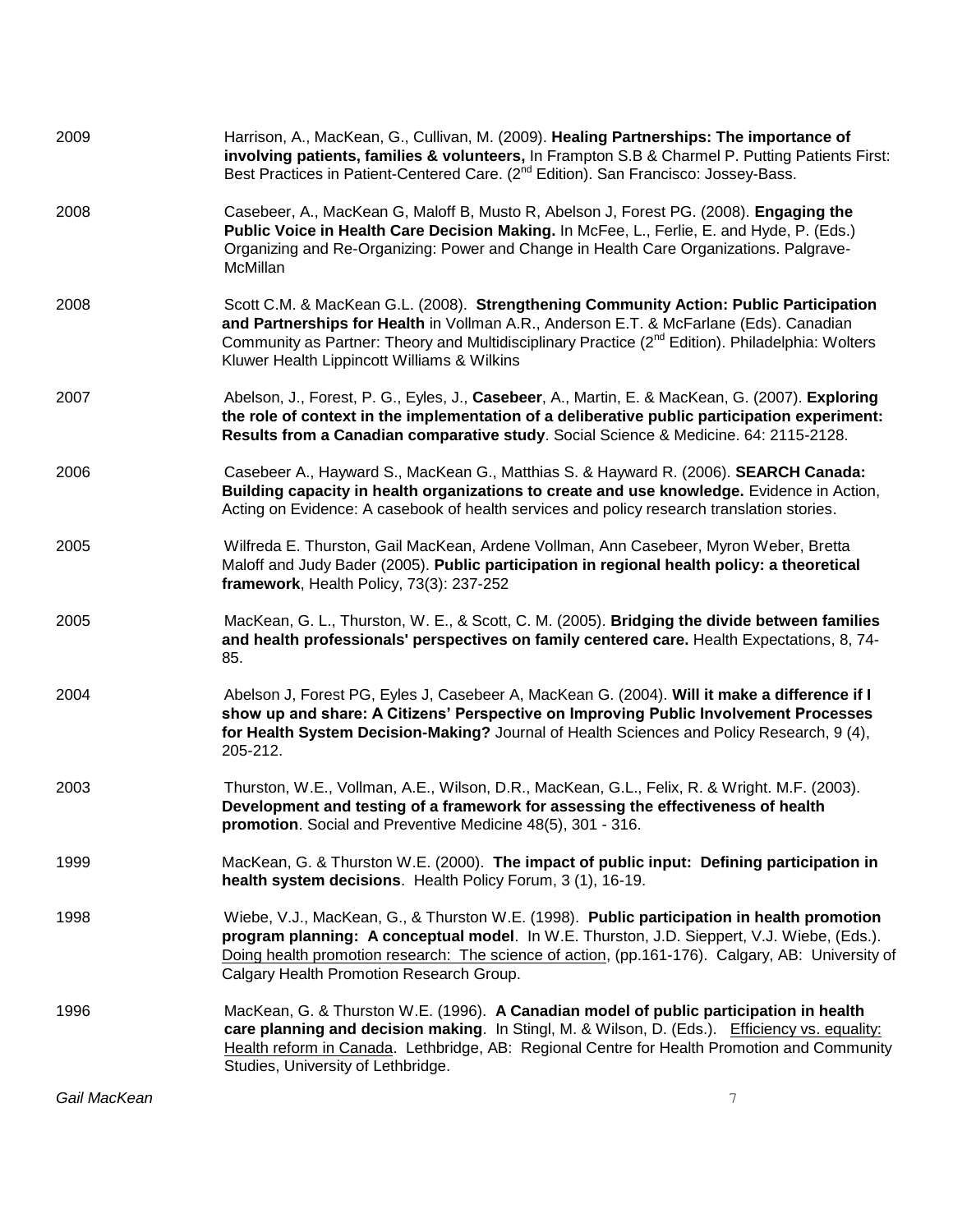### **PEER - REVIEWED PRESENTATIONS**

#### *Oral Presentations*

| 2012 | Yates MJ, GermAnn K, MacKean G. Conversations that Matter: Collective Storytelling to<br>Develop Public Health Leadership Competencies. CPHA Annual Conference. Edmonton<br>Alberta. June 13-14, 2012                                                                                                 |
|------|-------------------------------------------------------------------------------------------------------------------------------------------------------------------------------------------------------------------------------------------------------------------------------------------------------|
| 2010 | MacKean G, Casebeer A. Improving Palliative Care Decision-Making by Narrowing Gaps<br>between Vision and Reality. 7 <sup>th</sup> Bi-annual Organizational Behaviour and Health Care (OBHC)<br>conference, Birmingham England. April 11-14, 2010                                                      |
| 2008 | Popp J., MacKean G., L'Heureux L., Spragins W., Wilkes, C. and Lipton H.<br><b>Collaborative Children's Mental Health Care: involving Families as Partners. National</b><br>Conference on Collaborative Mental Health Care. Victoria, British Columbia - May 15, 16 and 17,<br>2008                   |
| 2007 | Harrison, A., Popp, J. & MacKean, G. Advancing patient and family centered care across a<br>health care system. 3 <sup>rd</sup> International Conference on Patient and Family Centered Care, Seattle<br>Washington. August 2007                                                                      |
| 2007 | Popp, J., MacKean, G., & Lindstrom, R. & Casebeer, A. (2007) Child and Youth Health<br>Networks. Family Centered Care in Context. Meeting at the Intersection: Strengthening Child,<br>Family and Professional Partnerships; Calgary, Alberta; April 29, 2007                                         |
| 2007 | MacKean, G., Thurston, W.E. & Scott, C. Bridging the Gap Between Families and Health<br>Professionals Perspectives on Family Centered Care. Family Centered Care in Context.<br>Meeting at the Intersection: Strengthening Child, Family and Professional Partnerships. Calgary,<br>Alberta. May 2007 |
| 2005 | Casebeer, A., MacKean, G., Troy, C., Sealy, J. (2005) Putting Skills Into Practice: Readiness<br>for Change Among Public Health Practitioners. Presented at the Canadian Public Health<br>Association 96 <sup>th</sup> Annual Conference, Ottawa, ON.                                                 |
| 2004 | Casebeer, A, MacKean, G, & Musto, R. (June 2004) Public Participation from our<br>Communities. Abstract presented at the 95 <sup>th</sup> annual conference of the Canadian Public Health<br>Association. St. John's, Newfoundland.                                                                   |
| 2003 | MacKean, G. A substantive theory of family-centered care or: What is it; why does it seem<br>to hard to do; and how can we move forward? 1 <sup>st</sup> International Conference on Patient and<br>Family-Centered Care, Boston Massachusetts, September 2003                                        |
| 2003 | Casebeer, A., MacKean, G. & Maloff B. Public involvement in child health services planning<br>and decision-making, Canadian Public Health Association conference, Calgary Alberta, May<br>2003                                                                                                        |
| 2003 | Thurston W.E., MacKean, G. & Casebeer, A. Regional Health Authorities and Community<br>Organizations Working Together for Public Health. Canadian Public Health Association<br>conference, Calgary Alberta, May 2003                                                                                  |

**Gail MacKean** 8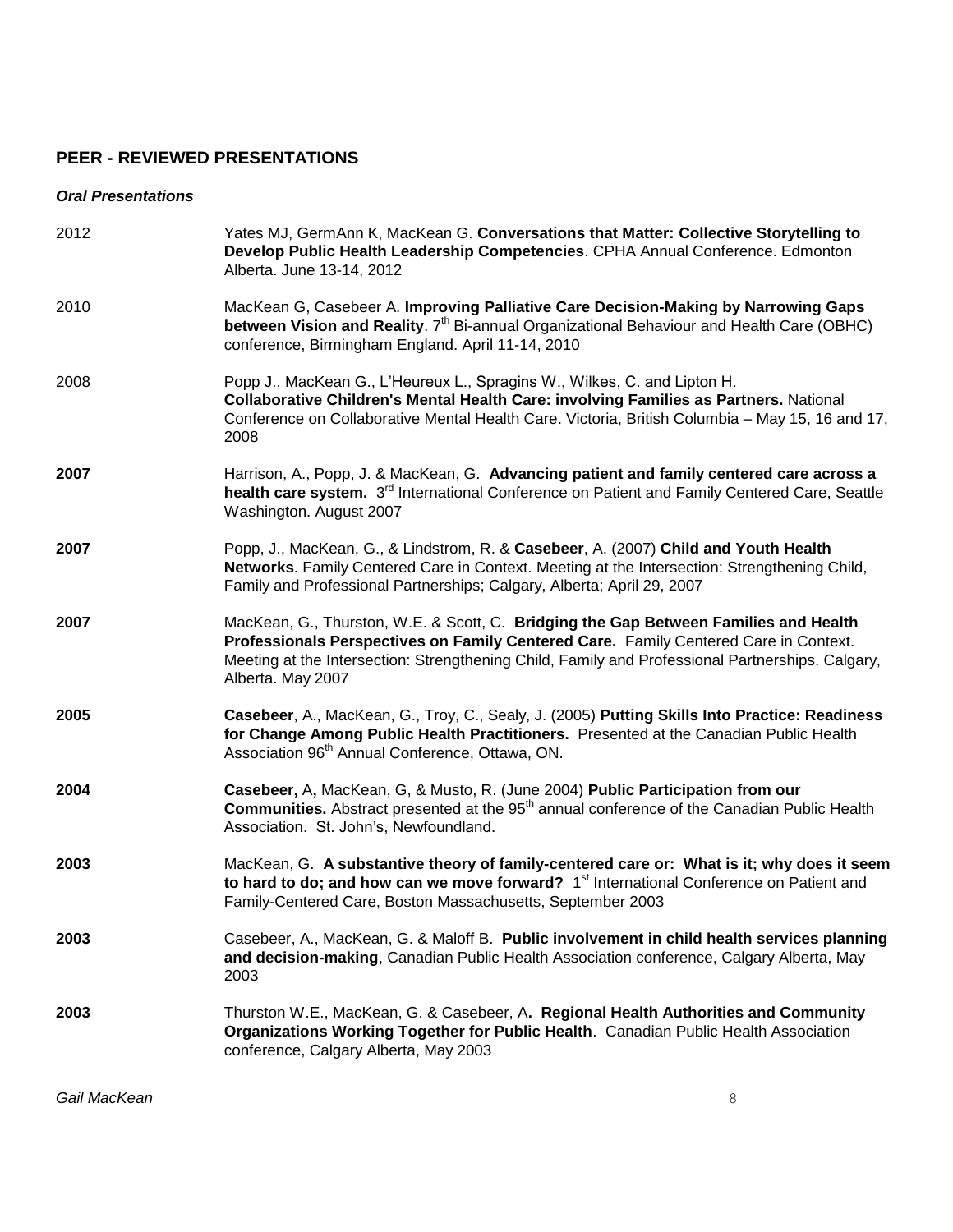| 2002 | Casebeer, A., MacKean, G. & Maloff, B. Public involvement in child health services planning<br>and decision-making. International Association of Public Practitioners: Alberta Chapter<br>Conference, Calgary Alberta, October 2002 |
|------|-------------------------------------------------------------------------------------------------------------------------------------------------------------------------------------------------------------------------------------|
| 2002 | Thurston W.E., MacKean, G. & Vollman, A., Maloff, B., Casebeer, A. Public participation and<br>health governance. International Association of Public Practitioners: Alberta Chapter<br>Conference, Calgary Alberta, October 2002   |
| 2002 | Thurston W.E., Casebeer A., MacKean G., Vollman, A., Maloff, B. Public<br>participation and health governance. Canadian Public Health<br>Association conference, Yellowknife NWT, July 2002                                         |
| 1999 | MacKean G. What women with a family history of breast cancer said about their<br>information-seeking experiences, World Breast Cancer Conference, Ottawa, Ontario, July 1999                                                        |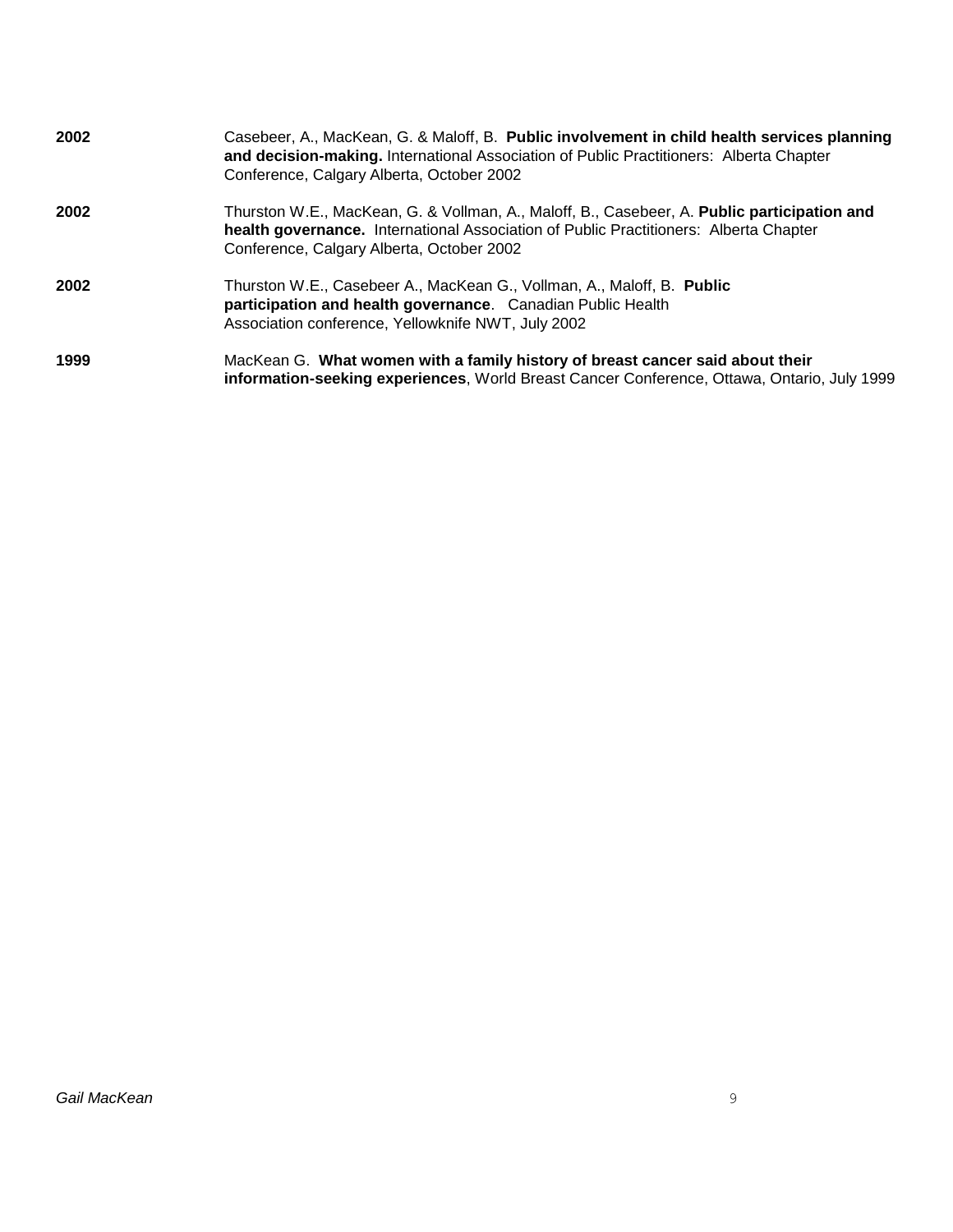#### *Poster Presentations (select)*

| 2015 | Soril, L., MacKean, G., Noseworthy, T., Clement, F. Integrating Health Technology<br>Assessment into a Complex Healthcare System: Diverse Perspectives from Stakeholders<br>in Alberta. Canadian Association for Health Services and Policy Research conference, Montreal,<br>May 25-28, 2015                          |
|------|------------------------------------------------------------------------------------------------------------------------------------------------------------------------------------------------------------------------------------------------------------------------------------------------------------------------|
| 2012 | Steadman, R., Sevick, L., Leggett, L.E., Lorenzetti, D., MacKean, G., Noseworthy, T., Ghali, W.,<br>Rabi, D., Ronksley, P., Rose, S., Clement, F.M. A Health Technology Assessment of<br>Radiofrequency Ablation for Chronic Low Back Pain. Health Technology Assessment<br>International; June 25-28, 2012            |
| 2102 | Leggett, L.E., Noseworthy, T.W., Lorenzetti, D., Zarrabi, M., Sutherland, L.R., MacKean, G.,<br>Clement, F.M. Health Technology Reassessment: Current Practices and Approaches.<br>Canadian Agency for Drugs and Technology in Health Symposium; April 15-17, 2012                                                     |
| 2009 | Nettleton S., Flemons W., MacKean G., MacLeod B. et al. Evaluation of an Integrated<br>Disclosure Initiative: Phase 1. The Canadian Healthcare Safety Symposium (Halifax 9).<br>Montreal, Quebec. October 2009.                                                                                                        |
| 2009 | MacKean G., Scott CM, Gall, VN, Sakamoto T., Friesen L. Use of Lean Six Sigma in<br><b>GRIDLOCC: Preliminary Evaluation Findings. Canadian Council of Health Services Executives</b><br>- Effective Health Leadership Forum on Applying Lean Systems Thinking, Edmonton, Alberta,<br>March 2009                        |
| 2007 | Scott, CM, Lagendyk, L, MacKean, G, Casebeer, A. Generating evidence<br>collaboratively to influence policy and practice decisions in real time - The example from<br>the CoMPaIR Program. RTNA 2007 Conference: Knowledge<br>Transfer: Raising the Stakes for System Change. Edmonton, Alberta,<br>October 1-3, 2007. |
| 2007 | Scott, CM, Paskall, C, Lagendyk, L, Dobrowolski, S, MacKean G. Putting<br>research to work: A participatory deliberative approach to primary health<br>care research. 8th International Interdisciplinary Conference: Advances in Qualitative Methods,<br>Banff, Alberta, September $21 - 24$ , 2007.                  |
| 2002 | MacKean G. & Thurston W.E. Toward an ethic of caring: The pathway to improved<br>communication in health care. International Conference on Communication in Health Care,<br>Warwick University, UK, September 18-20, 2002                                                                                              |
| 2000 | Thurston W.E. & MacKean G. Shared decision-making at a systemic level: The importance<br>of communication. International Conference on Communication in Health Care, Warwick<br>University, UK, September 18-20, 2002                                                                                                  |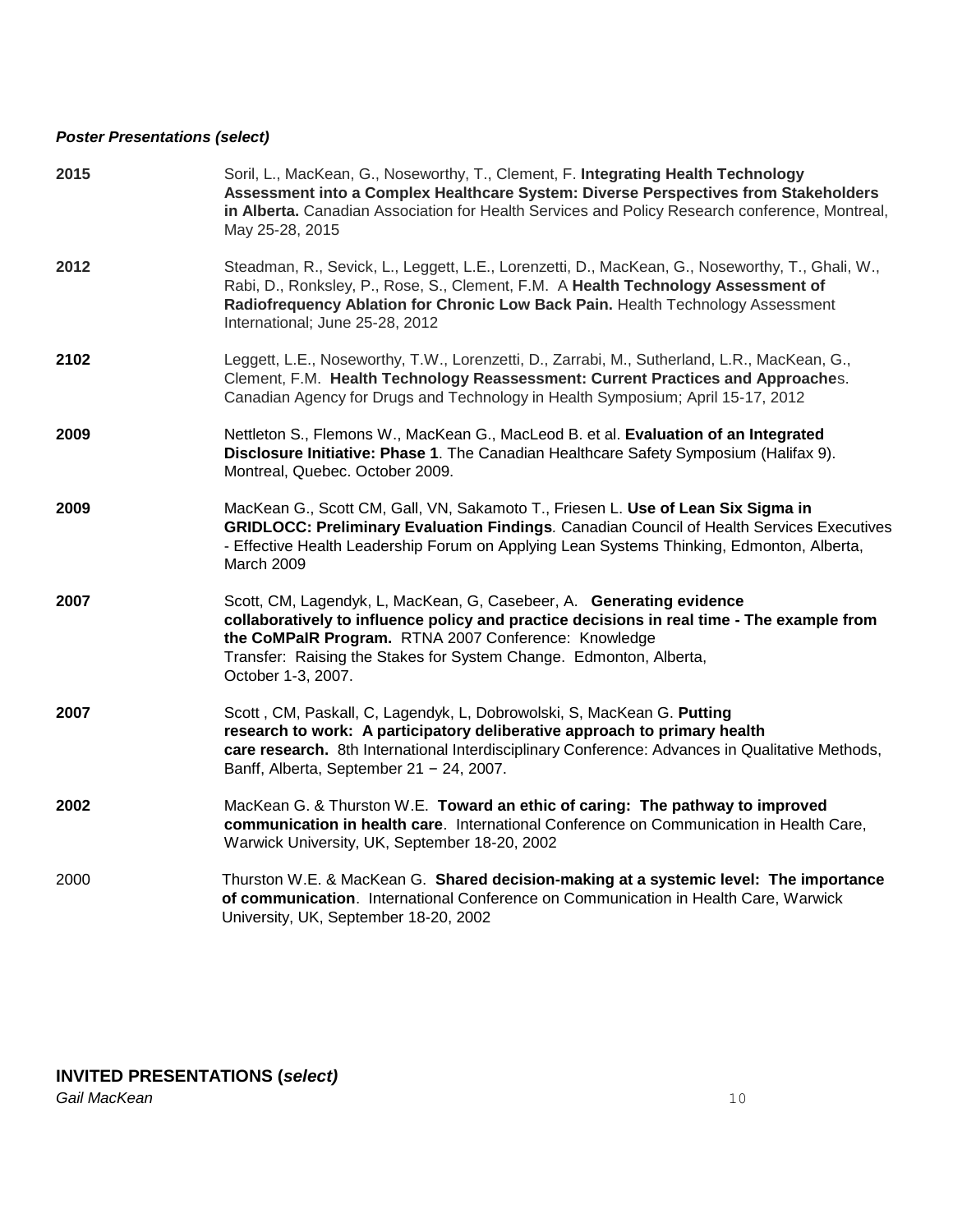| 2016         | Workshop - The Fundamentals of Qualitative Research: What it is, How to Appraise it, and<br>What You Can Do with it? Canadian Agency for Drugs and Technologies in Health (CADTH)<br>conference, Ottawa, Ontario, April 2016                                      |
|--------------|-------------------------------------------------------------------------------------------------------------------------------------------------------------------------------------------------------------------------------------------------------------------|
| 2014         | Workshop - Qualitative Research Methods and Health Technology Assessment: An<br>Unlikely Marriage? Canadian Agency for Drugs and Technologies in Health (CADTH)<br>conference, Gatineau, Quebec, April 2014                                                       |
| 2013         | Workshop - Health Technology Reassessment: Promoting Value and Evidence-Based<br>Practice. Canadian Agency for Drugs and Technologies in Health (CADTH) conference, Ottawa,<br>April 2012                                                                         |
| 2007         | Panel Presentation - Moving Forward Together: Family & Youth Perspectives on Family<br>Centred Care. Family Centered Care in Context. Meeting at the Intersection: Strengthening Child,<br>Family and Professional Partnerships; Calgary, Alberta; April 29, 2007 |
| 2007         | Focus Groups. Health Research Methods conference. University of Calgary, Alberta; May, 2007                                                                                                                                                                       |
| 2006         | Focus Groups Health Research Methods conference. University of Calgary, Alberta; May 2006                                                                                                                                                                         |
| 2006         | Family and Patient Centered Care. Ontario Hospital Association Conference on Patient and<br>Family Centered Care - Keynote Address; April 2006                                                                                                                    |
| 2005         | Focus Groups SEARCH Forum - Reshaping Culture: Applying Research to Improve Health,<br>Edmonton Alberta; June 2005                                                                                                                                                |
| 2005         | Qualitative Data Analysis. Health Research Methods conference. University of Calgary, Alberta;<br>April 2005                                                                                                                                                      |
| 2005         | An introduction to using NUDIST for qualitative data management and analysis. Health<br>Research Methods conference. University of Calgary, Alberta; April 2005                                                                                                   |
| 2004         | Family-Centered Care. Alberta Children's Hospital Respiratory Services Retreat. May 2004                                                                                                                                                                          |
| 2003         | The relationship between culturally competent care and family-centered care; panel<br>presentation; Moving the Agenda of Cultural Competency Forward in Pediatric Health Care; June<br>2003                                                                       |
| 2001         | A Substantive Theory of Family-Centered Care. Community Health Sciences Research<br>Seminar, Faculty of Medicine, University of Calgary; November 2001                                                                                                            |
| 2002         | Family-Centered Care. Presentation to pediatric residents, Alberta Children's Hospital, Calgary<br>Health Region; September 2001                                                                                                                                  |
| 2001         | Toward a Substantive Theory of Family-Centered Care: What children and families need<br>from the health care system. Grand Rounds, Alberta Children's Hospital, Calgary Health<br>Region; March 2001.                                                             |
| 2000         | Principles of Family-Centered Care: Opportunities and Challenges. Presentation at Calgary<br>Regional Health Authority Planning Retreat, Calgary Alberta; November 2000.                                                                                          |
| Gail MacKean | 11                                                                                                                                                                                                                                                                |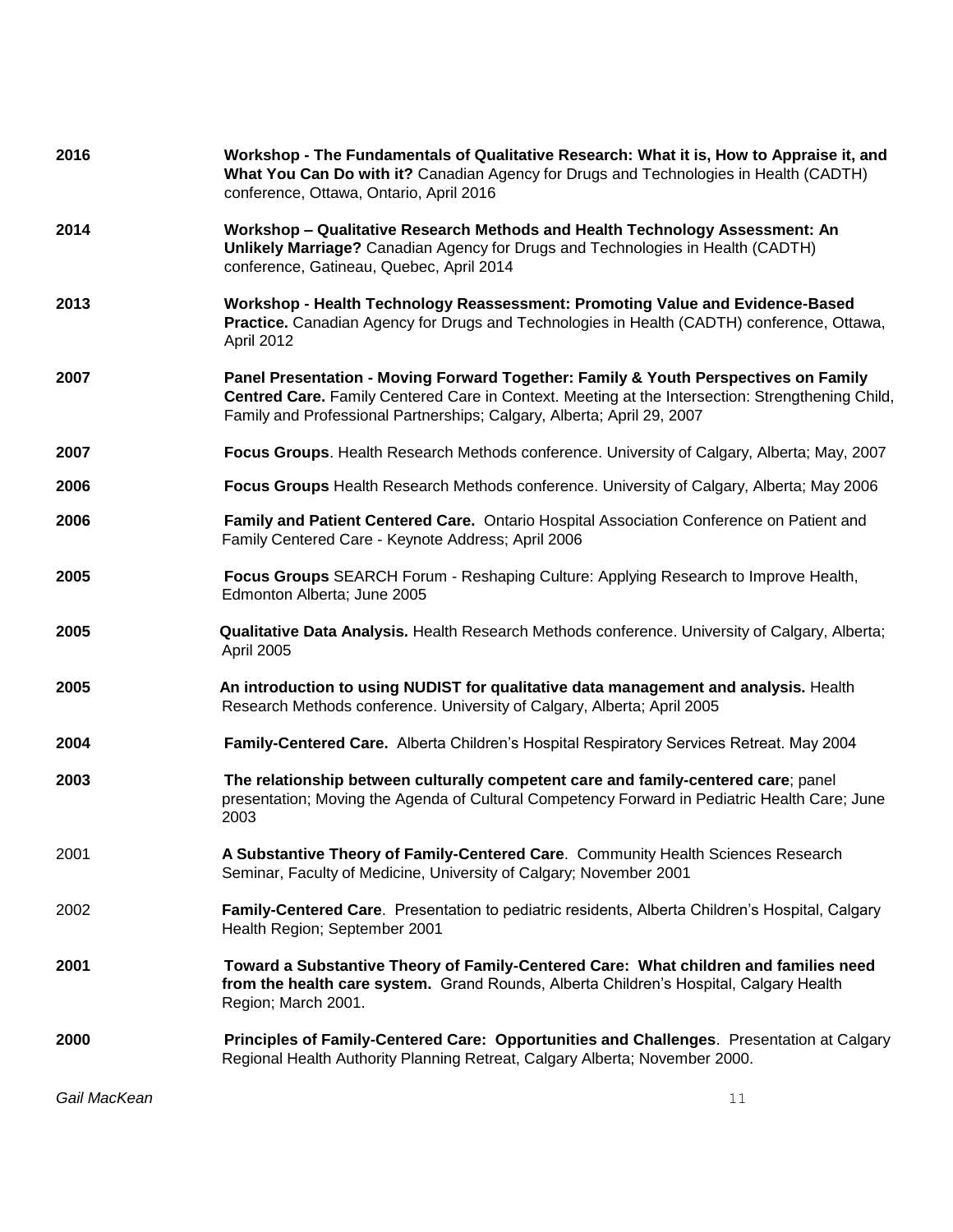**2000 Client/family/people centered care: How is the health care system meeting the needs of children and families?** Rehabilitation in-service day on family-centered care. Alberta Children's Hospital, Calgary Health Region; September 2000.

**2000 Family-centered care: Implications for the Child Health Network and Facility Planning**. New Alberta Children's Hospital Planning Retreat, Canmore, Alberta; September 2000.

#### **VOLUNTEER COMMITMENTS** *(Select)*

| $2014$ - present | <b>IMAGINE Citizens Collaborating for Health, Citizen Steering Committee Member</b>                                                                                                                  |
|------------------|------------------------------------------------------------------------------------------------------------------------------------------------------------------------------------------------------|
| $2013 - present$ | Alberta Network for Immigrant Women, Integrity Leadership Program - Advisory Committee<br>Member                                                                                                     |
| $2006 - 2008$    | Patient Experience Advisory Committee Member. Calgary Health Region                                                                                                                                  |
| $2007 - 2008$    | Family Centered Care in Context. 2009 Conference. Conference Planning Committee member                                                                                                               |
| 2005-2006        | Family Centered Care in Context. Meeting at the Intersection: Strengthening Child, Family and<br>Professional Partnerships; Calgary, Alberta; April 29, 2007<br>Conference Planning Committee member |
| 2001-2003        | Southern Alberta Child and Youth Health Network Evaluation Subcommittee, member                                                                                                                      |
| 2000-2003        | New Alberta Children's Hospital Strategic Directions and Concept Development Teams, member                                                                                                           |
| 1994 - 2001      | Heart Beats Children's Society of Calgary, Board of Directors (Chair, 1998-2000)                                                                                                                     |
| 1992 - 1997      | Alberta Children's Hospital Community Advisory Committee member<br>(Chair, 1994-97)                                                                                                                  |
| 1996 - 1997      | Regional Child Health Planning Committee member, Calgary Regional Health Authority                                                                                                                   |
| 1989-1991        | Hamilton-Wentworth Regional Chairman's Affordable Housing Task Force, Member                                                                                                                         |
| <b>AWARDS</b>    |                                                                                                                                                                                                      |

**2007** SEARCH Canada *Searching for Excellence* Award for Teaching and Mentoring **1998–1999** William H. Davies Medical Research Scholarship

## **PROFESSIONAL AFFILIATIONS**

*Gail MacKean* 12 **2005 – present** Adjunct Assistant Professor, Department of Community Health Sciences, Cumming School of